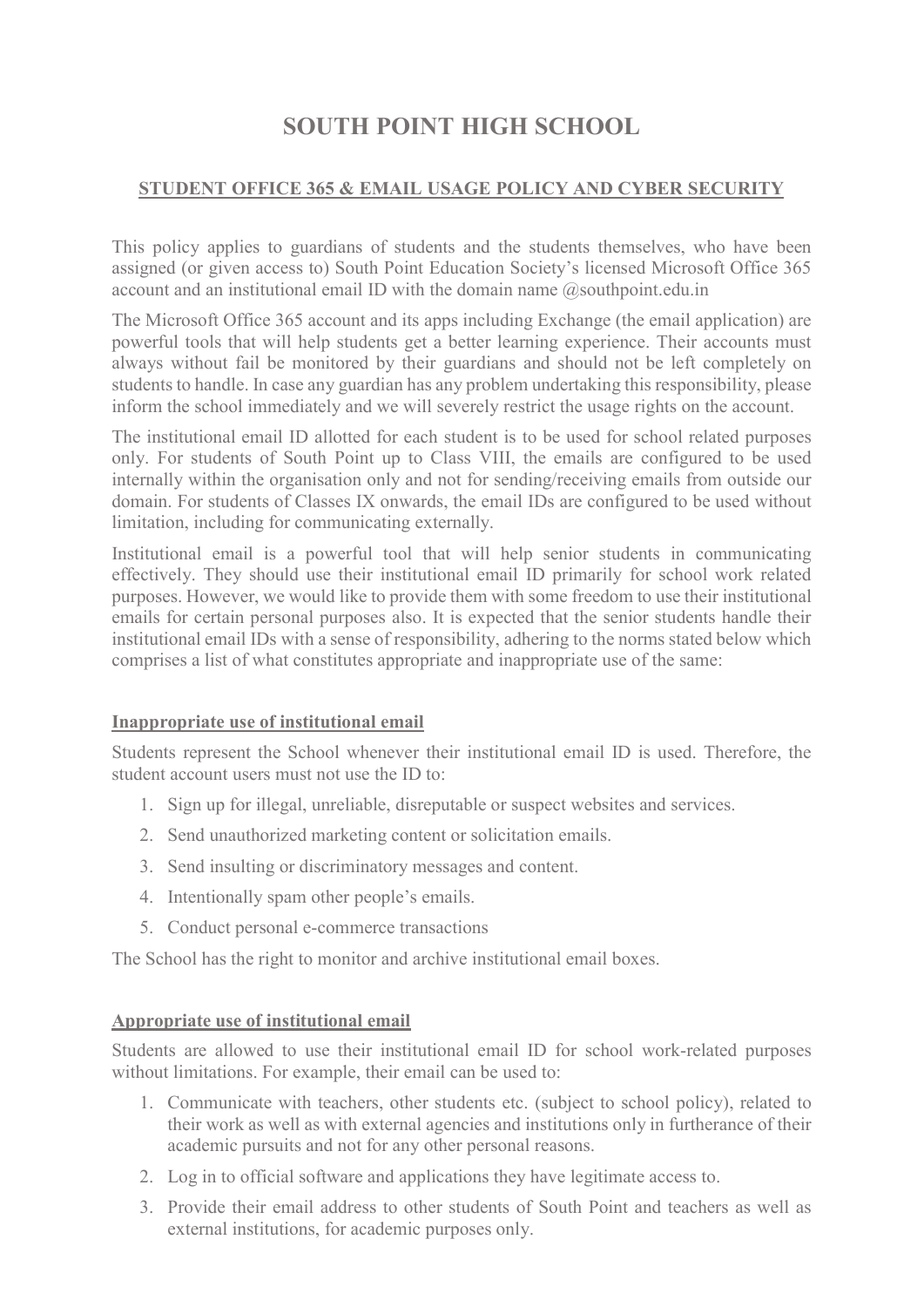4. Sign up for newsletters, platforms and other online services that will help them with their academic growth.

Senior students and their guardians must adhere to this policy at all times, in addition to generally accepted confidentiality and data protection guidelines. It may also be kept in mind that the institutional email ID will get deactivated after a certain period of time when a student leaves the school on completing his or her studies or otherwise.

# Cyber security

Email is often a mode of confidentiality breaches, hacker attacks, viruses and other malware. These can compromise the School's reputation, legality and security of our equipment as well as safety of students and staff.

Students and their guardians must:

- 1. Select strong passwords with at least eight characters (capital and lower-case letters, symbols and numbers) without using personal information (e.g. birthdays)
- 2. Remember passwords instead of writing them down and keep them secret.
- 3. Change their passwords every two months.
- 4. Not share the account credentials with any person under any circumstances, including teachers and other students or friends. The school staff will never ask for their passwords.
- 5. Keep the operating system as well as the downloaded applications on their computer as well as mobile devices updated and also install reputed anti-virus applications.
- 6. Also, they should always be vigilant to identify emails that carry malware or phishing attempts. They should:
	- Avoid opening attachments and clicking on links when content is not adequately explained (e.g. "Watch this video, it's amazing.")
	- Be suspicious of clickbait titles or headlines used to psychologically compel readers to crave the information beyond the click.
	- Check properly email ID and names of unknown senders to ensure they are legitimate.
	- Look for inconsistencies or style red flags (e.g. grammar mistakes, capital letters, excessive number of exclamation marks.)

If you are not sure that an email you receive is safe, please ask the IT Helpdesk of the School. Any breach of security should also be reported forthwith.

### Email signature

We encourage senior students to create an email signature that represents our institution well. Here's a template of an acceptable email signature:

[Student's Name] [Class, Section etc.] [School Name] [School Address and website link] Students may also include School logo if they so wish